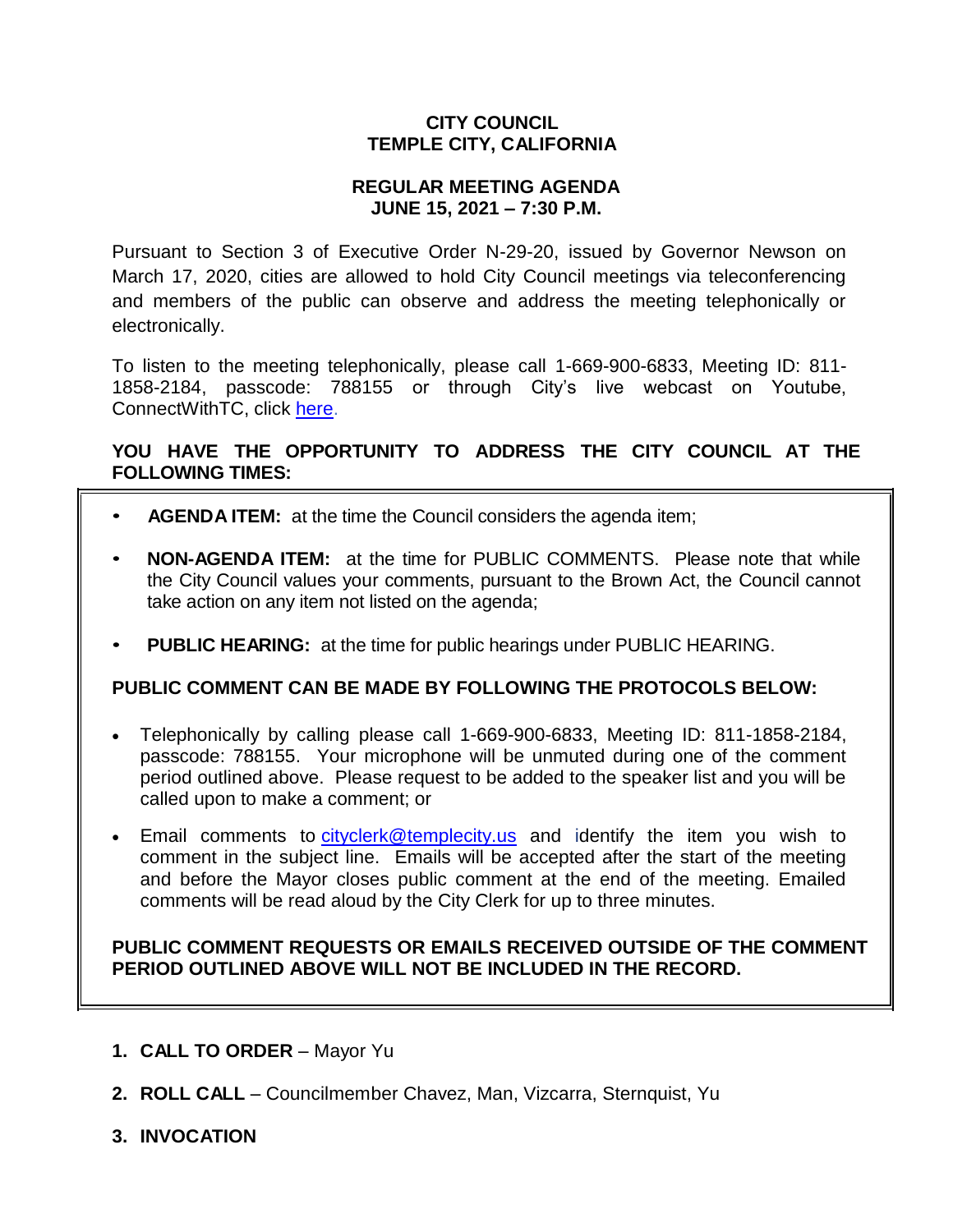### **4. PLEDGE OF ALLEGIANCE**

#### **5. CEREMONIAL MATTERS – PRESENTATIONS** – None

#### **6. PUBLIC COMMENTS ON ITEMS NOT LISTED ON THE AGENDA**

The City Council will now hear public comments regarding items **not listed** on the agenda. The procedure to address the City Council is highlighted on the first page of this agenda. This section is limited to 30 minutes total.

### **7. CONSENT CALENDAR**

All Consent Calendar items may be approved in a single motion as recommended unless removed for further discussion. If members of the City Council or persons in the audience wish to discuss any matters listed on the Consent Calendar, please address them at this time.

Recommendation: Approve Items A through H per recommendations.

A. APPROVAL OF MINUTES

The City Council is requested to review and approve:

- 1. [The Minutes of the Special City Council Meeting of May 26, 2021;](https://www.ci.temple-city.ca.us/DocumentCenter/View/16368/7A-1_CCM---2021-05-26-Sheriffs-Monthly)
- 2. The [Minutes of the Regular City Council Meeting of June 1, 2021; and](https://www.ci.temple-city.ca.us/DocumentCenter/View/16369/7A-2_CCM---2021-06-01)
- 3. [The Minutes of the Special City Council Meeting of June 2, 2021.](https://www.ci.temple-city.ca.us/DocumentCenter/View/16370/7A-3_CCM---2021-06-02-Budget-Study-Session)

Recommendation: Approve.

#### B. [PARKS AND RECREATION](https://www.ci.temple-city.ca.us/DocumentCenter/View/16359/7B_PRC-Regular-Meeting-Actions_Staff-Report-2021-15-6) COMMISSION ACTIONS

The City Council is requested to receive and file the actions of the Parks and Recreation Commission Regular Meeting of May 19, 2021.

Recommendation: Receive and file.

C. [ADOPTION OF RESOLUTIONS CONFIRMING APPOINTMENTS TO THE](https://www.ci.temple-city.ca.us/DocumentCenter/View/16360/7C_Confirmation-of-Commission-Appointments_Staff-Report)  [PARKS AND RECREATION COMMISSION, PLANNING COMMISSION AND](https://www.ci.temple-city.ca.us/DocumentCenter/View/16360/7C_Confirmation-of-Commission-Appointments_Staff-Report)  [TRANSPORTATION AND PUBLIC SAFETY COMMISSION](https://www.ci.temple-city.ca.us/DocumentCenter/View/16360/7C_Confirmation-of-Commission-Appointments_Staff-Report)

The City Council is requested to approve the resolutions affirming the appointment of the commissioners to the City Commissions.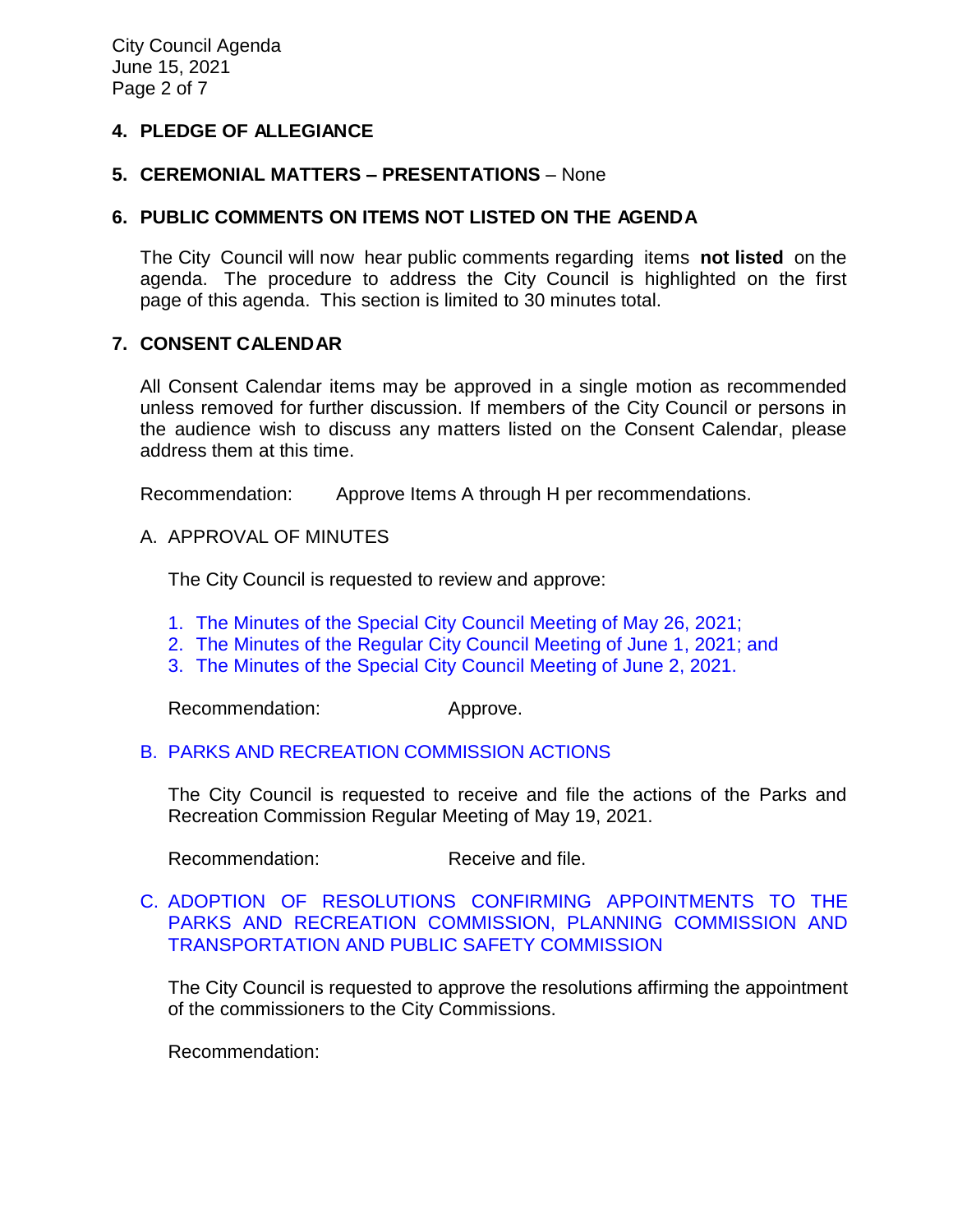- 1. Adopt Resolution No. 21-5527 confirming appointment of Lance Baroldi, Joanne Rosso and Cynthia Vance to the Parks and Recreation Commission with terms ending June 30, 2023;
- 2. Adopt Resolution No. 21-5528 confirming appointment of John Cordes, Beverly Guan and Jeffrey Lee to the Planning Commission with terms ending June 30, 2023; and
- 3. Adopt Resolution No. 21-5529 confirming appointment of Joel Catalan, Michael Stoll and Jeffrey Xu to the Transportation and Public Safety Commission with terms ending June 30, 2023.

### D. [FINAL SUBDIVISION MAP APPROVAL FOR PARCEL MAP NO. 74527, A FLAG](https://www.ci.temple-city.ca.us/DocumentCenter/View/16361/7D_Final-Map-74527---10558-Olive-St_Staff-Report)  [SUBDIVISION AT 10558 OLIVE STREET](https://www.ci.temple-city.ca.us/DocumentCenter/View/16361/7D_Final-Map-74527---10558-Olive-St_Staff-Report)

The City Council is requested to approve the final map which will allow the developer to subdivide the property and obtain the building permits to start construction of the single-family house on the front lot.

Recommendation:

- 1. Review and approve the final subdivision map for Parcel Map No. 74527; and
- 2. Authorize the City Clerk to certify Parcel Map No. 74527.
- E. ADOPTION [OF RESOLUTION NO. 21-5537 TO APPROVE THE ROAD REPAIR](https://www.ci.temple-city.ca.us/DocumentCenter/View/16362/7E_Approval-of-SB1-Streets-FY-21-22_Staff-Report)  [AND ACCOUNTABILITY ACT \(SB 1\) PROJECT LIST FOR FISCAL YEAR 2021-](https://www.ci.temple-city.ca.us/DocumentCenter/View/16362/7E_Approval-of-SB1-Streets-FY-21-22_Staff-Report) [22](https://www.ci.temple-city.ca.us/DocumentCenter/View/16362/7E_Approval-of-SB1-Streets-FY-21-22_Staff-Report)

The City Council is requested to approve the SB1 project list for Fiscal Year 2021- 2022. To be eligible to receive Road Maintenance and Rehabilitation Account (RMRA) funds each fiscal year, the Guidelines require that cities submit to the California Transportation Commission a list of projects that will utilize RMRA funds for the following fiscal year.

- 1. Approve Resolution 21-5537 to approve the resurfacing of various streets citywide as Temple City's designated project for RMRA funds for Fiscal Year (FY) 2021-22 pursuant to Senate Bill 1, the Road Repair and Accountability Act of 2017 (SB 1);
- 2. Direct the City Manager to include the corresponding Capital Improvement Projects (CIPs) in the FY 2021-22 City Budget including RMRA funds and the required General Fund maintenance of effort match; and
- 3. Authorize the City Manager to submit the required documents and information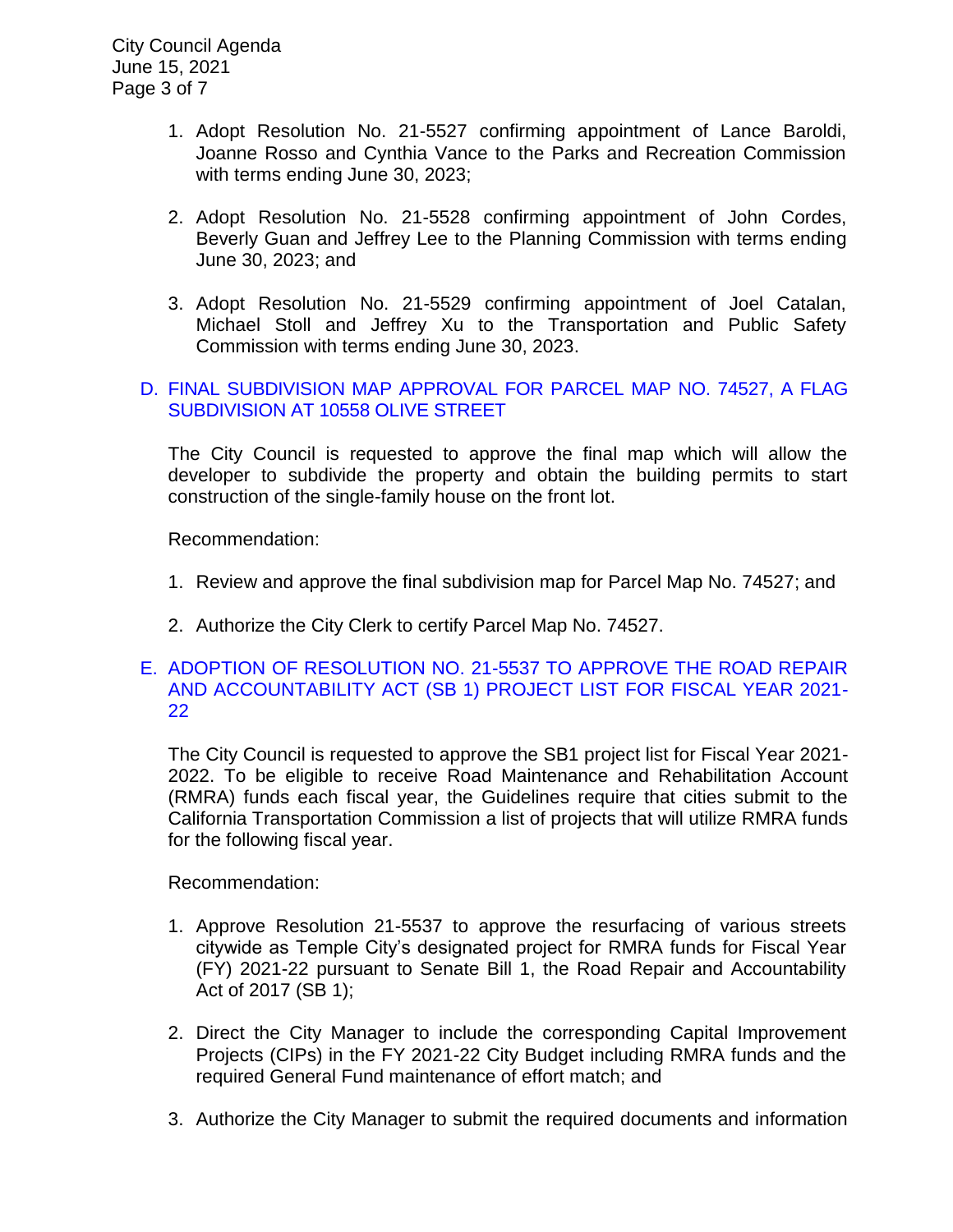to the California Transportation Commission for the City to receive RMRA funds.

### F. RESOLUTION NO. 21-5533 [ADOPTING THE STATEMENT OF INVESTMENT](https://www.ci.temple-city.ca.us/DocumentCenter/View/16363/7F_Investment-Policy-2122_Staff-Report)  [POLICY FOR FISCAL YEAR \(FY\) 2021-2022](https://www.ci.temple-city.ca.us/DocumentCenter/View/16363/7F_Investment-Policy-2122_Staff-Report)

The City's Statement of Investment Policy establishes an administrative plan which allows investment of the City's idle funds in financial institutions, government agencies, the State of California Local Agency Investment Fund, the Los Angeles County Pooled Investment Fund and medium term corporate notes which meet the criteria required for safety and liquidity.

## G. [VISA CARD REPORT](https://www.ci.temple-city.ca.us/DocumentCenter/View/16364/7G_Visa-Card-Report)

The City Council is requested to receive and file the visa card report

Recommendation: Receive and file.

#### H. [ADOPTION OF RESOLUTION NO. 21-5538](https://www.ci.temple-city.ca.us/DocumentCenter/View/16365/7H_CC-Warrant_Reso-No-21-5538-061521---Warrants--Demands-FY-2020-2021) APPROVING PAYMENT OF BILLS [FOR FISCAL YEAR 2020-21](https://www.ci.temple-city.ca.us/DocumentCenter/View/16365/7H_CC-Warrant_Reso-No-21-5538-061521---Warrants--Demands-FY-2020-2021)

The City Council is requested to adopt Resolution No. 21-5538 authorizing the payment of bills.

Recommendation: Adopt Resolution No. 21-5538.

### **8. PUBLIC HEARING**

#### A. [ADOPTION OF RESOLUTION NO. 21-5535 APPROVING THE MASTER FEES](https://www.ci.temple-city.ca.us/DocumentCenter/View/16366/8A_Master-Fee-and-Fine-Schedule_Staff-Report---Fees-FY2122)  [AND FINES SCHEDULE FOR FISCAL YEAR 2021-2022](https://www.ci.temple-city.ca.us/DocumentCenter/View/16366/8A_Master-Fee-and-Fine-Schedule_Staff-Report---Fees-FY2122)

Adoption of the resolution will update the City's Master Fee and Fine Schedule for FY 2021-22.

Presentation: Administrative Services Director

- 1. Receive presentation from staff;
- 2. Open the public hearing and receive public comment;
- 3. Close the public hearing; and
- 4. Adopt Resolution No. 21-5535 approving the Master Fee and Fine Schedule

Recommendation: Adopt Resolution No. 21-5533 adopting the Statement of Investment Policy for FY 2021-22.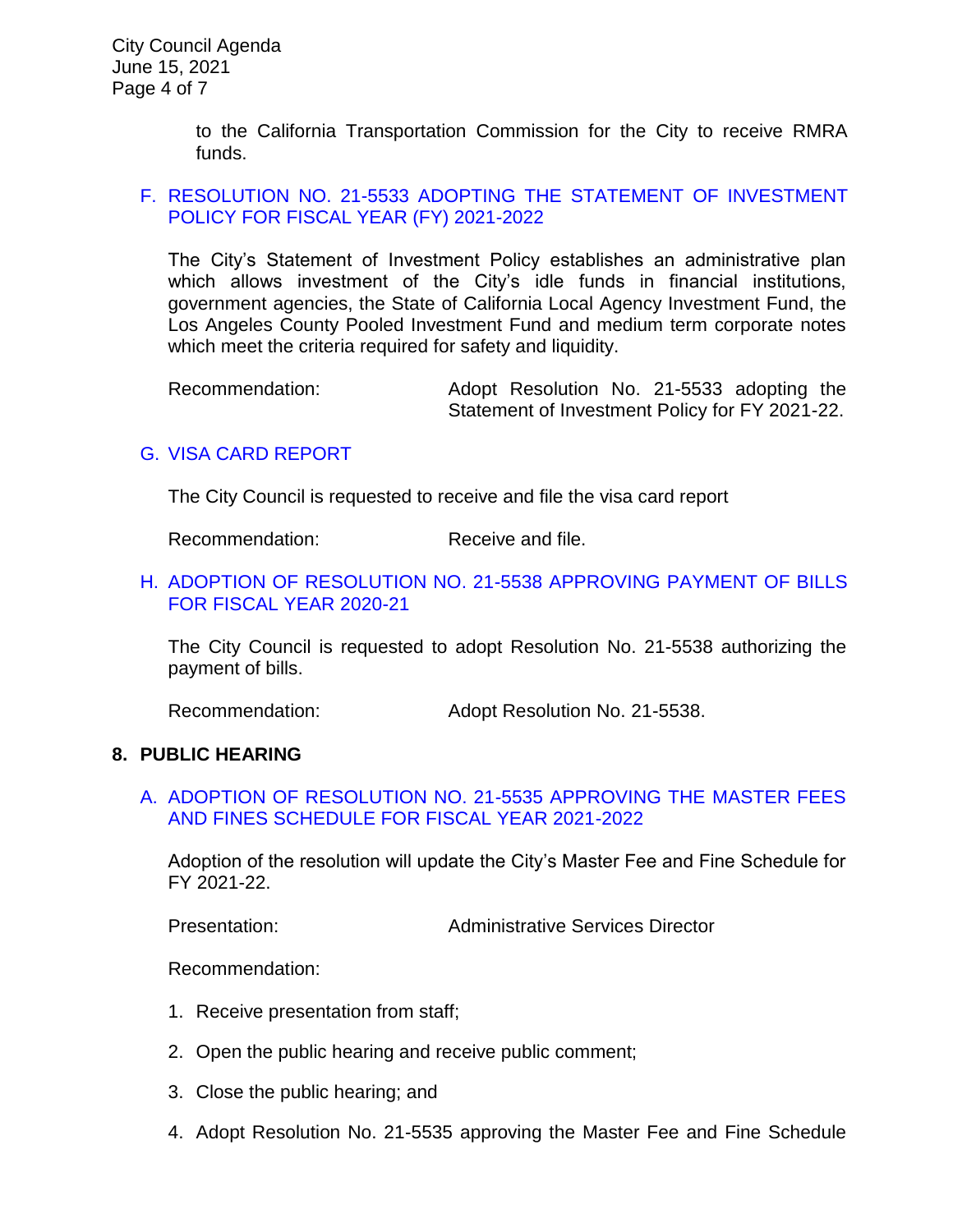for Fiscal Year 2021-22.

#### B. [ADOPTION OF RESOLUTION NO. 21-5534 ADOPTING THE ANNUAL](https://www.ci.temple-city.ca.us/DocumentCenter/View/16367/8B_Appropriations-Limit_Staff-Report)  [APPROPRIATIONS LIMIT FOR FISCAL YEAR \(FY\) 2021-2022](https://www.ci.temple-city.ca.us/DocumentCenter/View/16367/8B_Appropriations-Limit_Staff-Report)

Article XIII-B provides limits to the amount of tax proceeds stated and local governments can spend each year. Staff has complied with all the provisions of Article XIII-B in determining the Limit for Fiscal Year 2021-22. In order to be in compliance with California State Law, City Council adoption of the resolution is necessary.

Presentation: Administrative Services Director

Recommendation:

- 1. Receive presentation from staff;
- 2. Open the public hearing;
- 3. Receive public input;
- 4. Close the public hearing; and
- 5. Adopt Resolution No. 21-5534 adopting the annual Appropriations Limit for FY 2021-22.

### C. [ADOPTION OF THE PROPOSED BUDGET FOR FISCAL YEAR 2021-2022](https://www.ci.temple-city.ca.us/DocumentCenter/View/16374/14-8C_Budget-Adoption_Staff-Report)

Pursuant to Section 901 of the City Charter, the City Council is required to conduct a public hearing prior to the adoption of the Proposed Fiscal Year 2021 – 2022. City Budget which includes the proposed revenues and corresponding expenditures.

Presentation: Administrative Services Director

- 1. Receive presentation from staff;
- 2. Open the public hearing;
- 3. Receive public input;
- 4. Close the public hearing;
- 5. Direct staff on revisions to budget as appropriate;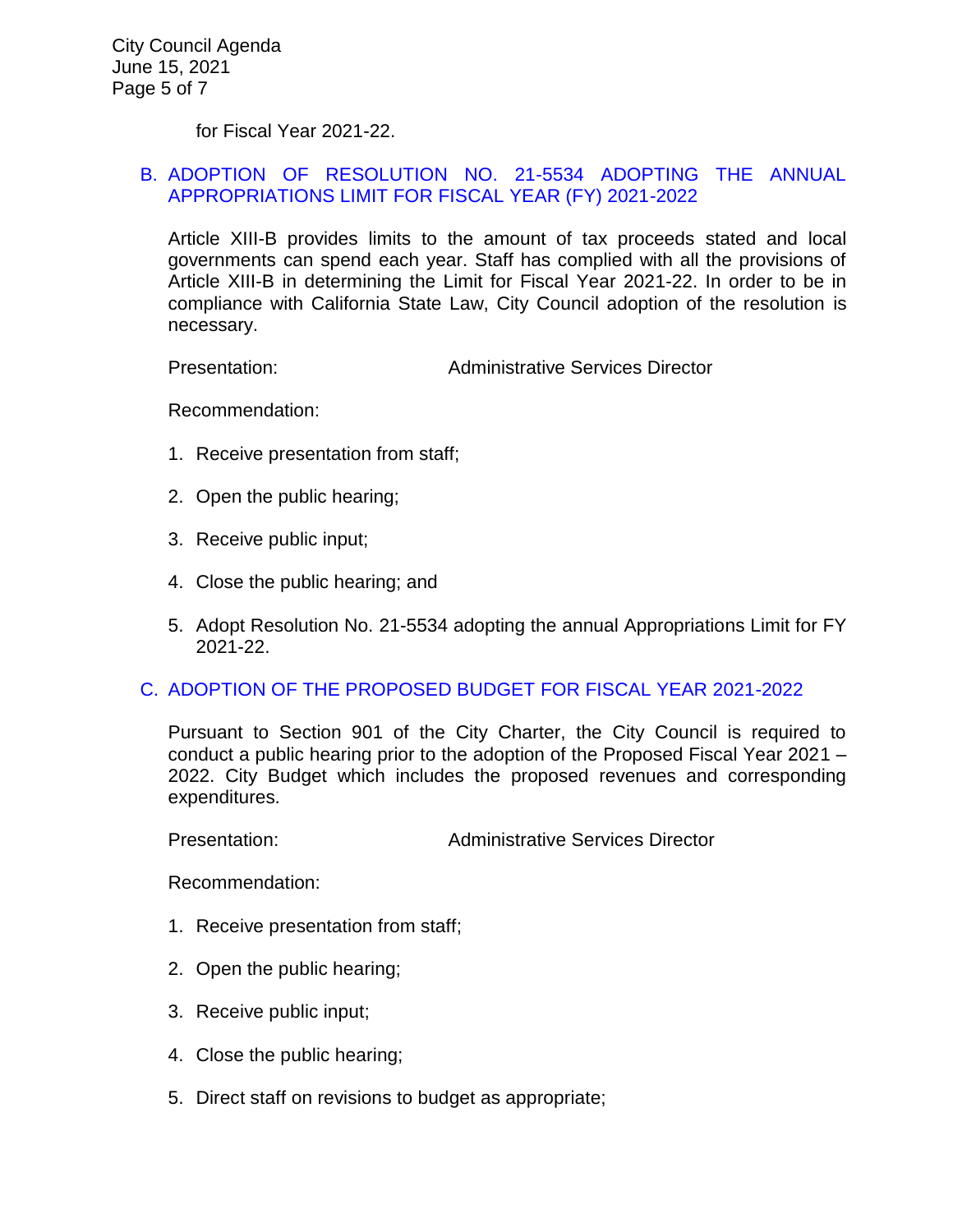- 6. Provide direction and final authorization on Fund Balance designations; and
- 7. Approve Resolution No. 21-5536 adopting the budget and approving appropriations for the City of Temple City for the fiscal year commencing July 1, 2021 and ending June 30, 2022 and amend as necessary.

### **9. UNFINISHED BUSINESS** – None

### **10. NEW BUSINESS**

## A. CONSIDERATION [OF ANNUAL RATE ADJUSTMENT REQUEST BY ATHENS](https://www.ci.temple-city.ca.us/DocumentCenter/View/16371/10A_Athens-Rate-Increase_Staff-Report)  [SERVICES FOR SOLID WASTE COLLECTION](https://www.ci.temple-city.ca.us/DocumentCenter/View/16371/10A_Athens-Rate-Increase_Staff-Report)

The City Council is requested to approve the annual rate adjustment request by Athens Services. Per the amended and restated agreement, Athens every July 1<sup>st</sup> of each year may implement a Customer Price Index (CPI) adjustment, (LA-Long Beach Metro area) and 1% Capital Replacement Fee.

Presentation: City Manager

Recommendation: Approve the annual rate adjustment request by Athens Services (Athens) for solid waste collection services to become effective July 1, 2021.

### **11. UPDATE FROM CITY MANAGER**

### **12. UPDATE FROM CITY ATTORNEY**

### **13. COUNCIL REPORTS REGARDING AD HOC OR STANDING COMMITTEE MEETINGS**

- A. SCHOOL DISTRICT/CITY STANDING COMMITTEE (Councilmember Man and Councilmember Chavez) – Formed 1/3/2012
- B. LAS TUNAS DOWNTOWN REVITALIZATION STANDING COMMITTEE (Councilmember Chavez and Mayor Yu) – Formed 2/18/2014
- C. FUTURE DEVELOPMENT OF CITY PROPERTIES STANDING COMMITTEE (Mayor Yu and Councilmember Man) – Formed 2/18/2014
- D. AUDIT STANDING COMMITTEE (Councilmember Chavez and Mayor Yu) – Formed 7/15/2014
- E. FACILITIES, PUBLIC WORKS, AND INFRASTRUCTURE STANDING **COMMITTEE** (Mayor Yu and Councilmember Man) – Formed 4/4/2017